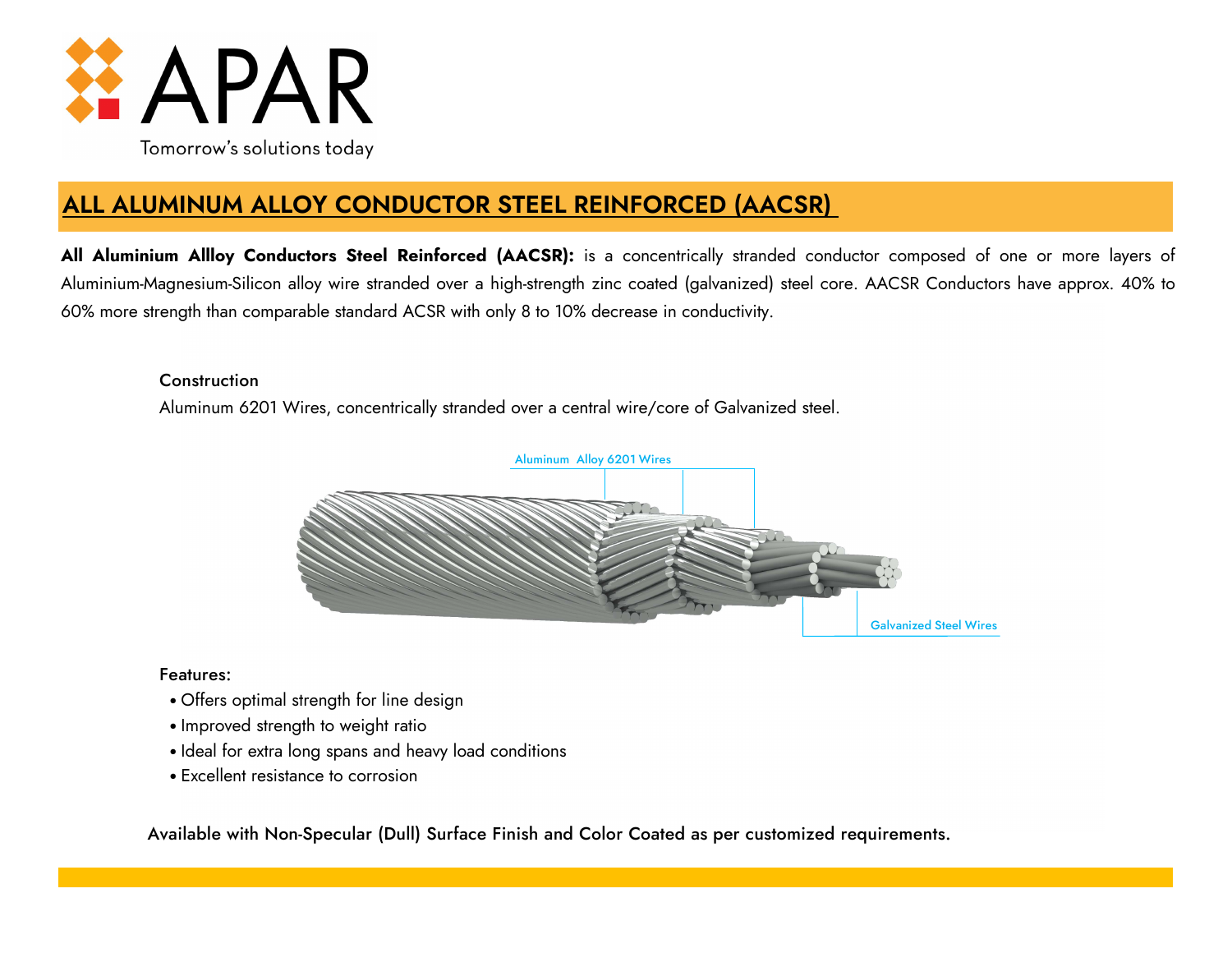

#### **ALL ALUMINUM ALLOY CONDUCTOR STEEL REINFORCED (AACSR) - ASTM B 711**

| <b>Sectional Area</b> |                       |                    |                 |                | <b>Stranding</b> |              | Diameter of           | Weight  | Rated    | DC Resistance @ | <b>Current Capacity</b> |          |
|-----------------------|-----------------------|--------------------|-----------------|----------------|------------------|--------------|-----------------------|---------|----------|-----------------|-------------------------|----------|
| Alloy                 | <b>Conductor size</b> | Total              | No. of Wires    |                | Wire diameter    |              | Complete<br>Conductor |         | Strength | $20^{\circ}$ C  |                         |          |
| Nominal               |                       |                    | <b>Aluminum</b> | <b>Steel</b>   | Aluminum         | <b>Steel</b> |                       |         |          |                 | @ 75°C                  | @ 85°C   |
| (mm <sup>2</sup> )    | (mm <sup>2</sup> )    | (mm <sup>2</sup> ) | (No.)           | (No.)          | (mm)             | (mm)         | (mm)                  | (Kg/Km) | KN       | $(\Omega/Km)$   | (Ampere)                | (Ampere) |
| 1250                  | 102                   | 1352               | 84              | 19             | 4.35             | 2.61         | 47.85                 | 4255.00 | 490.00   | 0.02710         | 913                     | 1221     |
| 1120                  | 91                    | 1211               | 84              | 19             | 4.12             | 2.47         | 45.31                 | 3816.00 | 439.00   | 0.03021         | 866                     | 1151     |
| 1000                  | 81                    | 1081               | 84              | 19             | 3.89             | 2.33         | 42.77                 | 3400.00 | 391.00   | 0.03388         | 818                     | 1079     |
| 900                   | 73                    | 973                | 84              | 19             | 3.69             | 2.21         | 40.57                 | 3060.00 | 355.00   | 0.03766         | 775                     | 1017     |
| 800                   | 101                   | 901                | 54              | 19             | 4.34             | 2.60         | 39.04                 | 3003.00 | 363.00   | 0.04234         | 722                     | 943      |
| 710                   | 90                    | 800                | 54              | 19             | 4.09             | 2.45         | 36.79                 | 2664.00 | 322.00   | 0.04768         | 678                     | 881      |
| 630                   | 80                    | 710                | 54              | 19             | 3.85             | 2.31         | 34.65                 | 2365.00 | 286.00   | 0.05381         | 635                     | 821      |
| 560                   | 71                    | 631                | 54              | 19             | 3.63             | 2.18         | 32.68                 | 2104.00 | 257.00   | 0.06053         | 596                     | 766      |
| 500                   | 63                    | 563                | 54              | 19             | 3.43             | 2.06         | 30.88                 | 1878.00 | 229.00   | 0.06779         | 560                     | 716      |
| 450                   | 59                    | 509                | 54              | 19             | 3.26             | 1.98         | 29.46                 | 1706.00 | 215.00   | 0.07505         | 530                     | 675      |
| 400                   | 91                    | 491                | 30              | 19             | 4.12             | 2.47         | 28.83                 | 1818.00 | 237.00   | 0.08437         | 300                     | 382      |
| 400                   | 65                    | 465                | 26              | $\overline{7}$ | 4.43             | 3.45         | 28.07                 | 1616.00 | 207.00   | 0.08400         | 299                     | 379      |
| 355                   | 81                    | 436                | 30              | 19             | 3.88             | 2.33         | 27.17                 | 1614.00 | 211.00   | 0.09513         | 297                     | 376      |
| 355                   | 58                    | 413                | 26              | $\overline{7}$ | 4.17             | 3.24         | 26.40                 | 1430.00 | 183.00   | 0.09480         | 289                     | 365      |
| 315                   | 72                    | 387                | 30              | 19             | 3.66             | 2.20         | 25.64                 | 1438.00 | 190.00   | 0.10691         | 335                     | 422      |
| 315                   | 46                    | 361                | 26              | $\overline{7}$ | 3.93             | 3.06         | 24.90                 | 1272.00 | 163.00   | 0.10673         | 333                     | 419      |
| 280                   | 65                    | 345                | 30              | $\overline{7}$ | 3.45             | 3.45         | 24.15                 | 1286.00 | 171.00   | 0.12032         | 350                     | 440      |
| 280                   | 46                    | 326                | 26              | $\overline{7}$ | 3.70             | 2.88         | 23.44                 | 1127.00 | 144.00   | 0.12041         | 348                     | 436      |
| 250                   | 58                    | 308                | 30              | $\overline{7}$ | 3.26             | 3.26         | 22.82                 | 1149.00 | 156.00   | 0.13476         | 367                     | 460      |
| 250                   | 41                    | 291                | 26              | $\overline{7}$ | 3.50             | 2.72         | 22.16                 | 1008.00 | 129.00   | 0.13457         | 365                     | 456      |
| 224                   | 52                    | 276                | 30              | $\overline{7}$ | 3.08             | 3.08         | 21.56                 | 1025.00 | 139.00   | 0.15097         | 385                     | 480      |
| 224                   | 36                    | 260                | 26              | $\overline{7}$ | 3.31             | 2.57         | 20.95                 | 901.00  | 118.00   | 0.15046         | 383                     | 477      |
| 200                   | 47                    | 247                | 30              | $\overline{7}$ | 2.91             | 2.91         | 20.37                 | 915.00  | 124.00   | 0.16912         | 404                     | 502      |
| 200                   | 32                    | 232                | 26              | $\overline{7}$ | 3.13             | 2.43         | 19.81                 | 805.00  | 106.00   | 0.16826         | 402                     | 499      |
| 180                   | 42                    | 222                | 30              | $\overline{7}$ | 2.76             | 2.76         | 19.32                 | 823.00  | 112.00   | 0.18800         | 428                     | 531      |
| 180                   | 29                    | 209                | 26              | $\overline{7}$ | 2.97             | 2.31         | 18.81                 | 731.00  | 95.10    | 0.18688         | 423                     | 524      |
| 160                   | 38                    | 198                | 30              | $\overline{7}$ | 2.61             | 2.61         | 18.27                 | 736.00  | 106.00   | 0.21024         | 447                     | 553      |
| 160                   | 26                    | 186                | 26              | $\overline{7}$ | 2.80             | 2.18         | 17.74                 | 646.00  | 85.60    | 0.21026         | 444                     | 548      |
| 140                   | 33                    | 173                | 30              | $\overline{7}$ | 2.44             | 2.44         | 17.08                 | 643.00  | 87.40    | 0.24055         | 470                     | 579      |
| 140                   | 23                    | 163                | 26              | $\overline{7}$ | 2.62             | 2.04         | 16.60                 | 565.00  | 75.00    | 0.24014         | 466                     | 574      |

NOTE :

Current capacity based on referenced conductor temperature, 0.56 m/s wind, 0 m Elevation, 0.45 Emmisivity, 0.80 absorptivity, 45°C Ambient temperature, 1045 W/m<sup>2</sup> Solar radiation Customized conductor sizes based on customer's requirement can also be designed.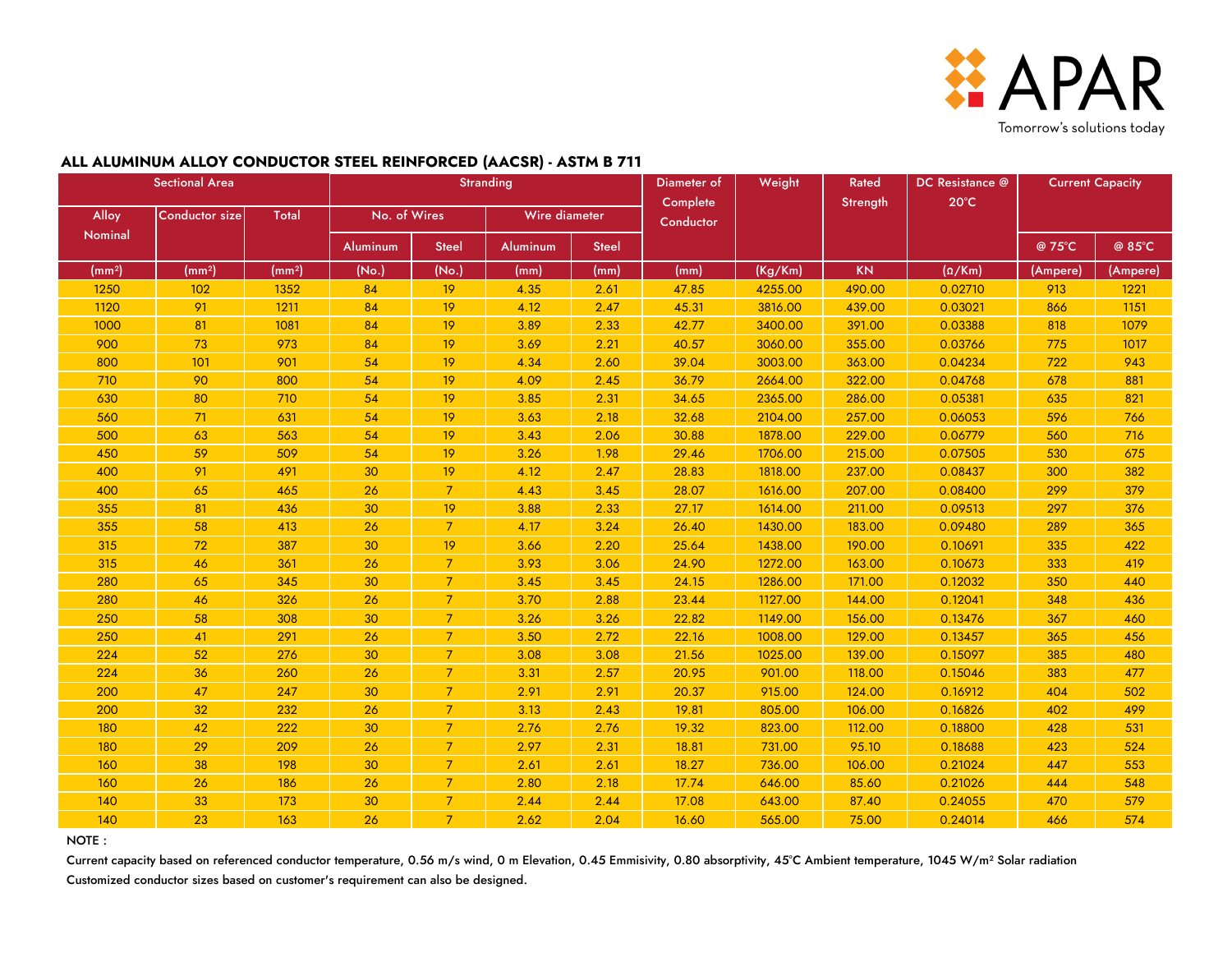

#### Alloy | <sup>Steel</sup> |Aluminum | Steel |Aluminum | Steel | Alloy | <sup>Steel</sup> | Total | Alloy | Steel | Alloy | @ 75°C | @ 85°C (mm²) (mm²) (No.) (No.) (mm) (mm) (mm) (Kg/Km) (Kg/Km) (Kg/Km) KN / CLASS A KN / CLASS B (Ω/Km) (Ampere) (Ampere) 140.17 | 22.28 | 26 | 7 | 2.62 | 2.04 | 16.60 | 386.5 | 178.7 | 565.2 | 75.0 | 73.5 | 0.2402 | 277 | 341 140.28 32.73 30 7 2.44 2.44 2.44 17.08 387.7 255.7 643.4 87.5 85.3 0.2405 278 342 139.11 | 26.13 | 26 | 7 | 2.61 | 2.18 | 16.98 | 383.6 | 204.1 | 587.7 | 79.2 | 77.4 | 0.2420 | 277 | 341 133.46 | 37.45 | 30 | 7 | 2.38 | 2.38 | 16.66 | 368.9 | 292.5 | 661.4 | 91.8 | 89.3 | 0.2528 | 270 | 332 180.13 | 29.34 | 26 | 7 | 2.97 | 2.31 | 18.81 | 496.7 | 229.2 | 725.9 | 95.2 | 93.2 | 0.1869 | 320 | 396 179.49 | 41.88 | 30 | 7 | 2.76 | 2.76 | 19.32 | 496.1 | 327.1 | 823.2 | 111.9 | 109.1 | 0.1880 | 321 | 397 200.06 32.46 26 7 3.13 2.43 19.81 551.6 253.5 805.1 105.5 103.3 0.1683 340 422 199.52 | 46.56 | 30 | 7 | 2.91 | 2.91 | 20.37 | 551.5 | 363.7 | 915.2 | 124.4 | 121.3 | 0.1691 | 341 | 424 223.73 | 36.31 | 26 | 7 | 3.31 | 2.57 | 20.95 | 616.9 | 283.6 | 900.5 | 115.1 | 112.7 | 0.1505 | 363 | 452 223.52 52.15 30 7 3.08 3.08 21.56 617.8 407.3 1025.1 139.4 135.9 0.1510 364 454 250.15 | 40.67 | 26 | 7 | 3.50 | 2.72 | 22.16 | 689.7 | 317.7 | 1007.4 | 128.8 | 126.1 | 0.1346 | 387 | 483 250.41 58.43 30 7 3.26 3.26 22.82 692.1 456.4 1148.5 152.9 149.0 0.1348 388 486 279.55 45.60 26 7 3.70 2.88 23.44 770.8 356.2 1127.0 144.1 141.1 0.1204 412 517 280.45 65.44 30 7 3.45 3.45 24.15 775.2 511.2 1286.4 171.3 166.9 0.1203 414 520 320.22 51.48 26 7 3.96 3.06 25.02 882.9 402.1 1285.0 164.1 160.6 0.1051 445 560 315.63 | 72.23 | 30 | 19 | 3.66 | 2.20 | 25.64 | 872.4 | 565.3 | 1437.7 | 190.5 | 185.8 | 0.1069 | 443 | 558 355.09 57.71 26 | 7 | 4.17 | 3.24 | 26.40 | 979.1 | 450.8 | 1429.8 | 182.8 | 178.9 | 0.0948 | 472 | 596 354.71 | 81.01 | 30 | 19 | 3.88 | 2.33 | 27.17 | 980.4 | 634.0 | 1614.4 | 210.8 | 205.5 | 0.0951 | 473 | 599 400.75 65.44 26 7 4.43 3.45 28.07 1105.0 511.2 1616.2 206.7 202.3 0.0840 505 641 399.95 91.04 30 19 4.12 2.47 28.83 1105.5 712.5 1818.0 237.3 231.4 0.0844 505 643 450.73 58.50 54 | 19 | 3.26 | 1.98 29.46 | 1245.8 | 457.9 | 1703.7 | 208.9 | 205.1 | 0.0749 | 530 | 676 498.97 63.33 654 | 19 | 3.43 | 2.06 | 30.88 | 1379.1 | 495.7 | 1874.8 | 229.3 | 225.2 | 0.0676 | 561 | 717 558.85 70.92 654 | 19 | 3.63 | 2.18 | 32.68 | 1544.6 | 555.1 | 2099.7 | 256.8 | 252.2 | 0.0604 | 597 | 767 628.64 79.63 54 | 19 | 3.85 | 2.31 | 34.65 | 1737.5 | 623.2 | 2360.7 | 285.8 | 280.6 | 0.0537 | 636 | 821 709.46 89.57 54 | 19 | 4.09 2.45 36.79 | 1960.9 | 701.0 | 2661.9 | 322.1 | 316.3 | 0.0476 | 679 | 881 798.85 100.88 54 19 4.34 2.60 39.04 2208.0 789.6 2997.6 362.7 356.2 0.0422 723 945 898.3 | 72.88 | 84 | 19 | 3.69 | 2.21 | 40.57 | 2488.9 | 570.4 | 3059.3 | 354.6 | 349.8 | 0.0377 | 775 | 1016 998.32 | 81.01 | 84 | 19 | 3.89 | 2.33 | 42.77 | 2766.0 | 634.0 | 3400.0 | 391.0 | 385.8 | 0.0339 | 818 | 1079 1119.86 | 91.04 | 84 | 19 | 4.12 | 2.47 | 45.31 | 3102.8 | 712.5 | 3815.3 | 438.9 | 433.0 | 0.0302 | 866 | 1151 1248.38 101.65 84 19 4.35 2.61 47.85 3458.9 795.6 4254.5 489.5 482.8 0.0271 913 1221 Current Capacity No. of Wires Wire diameter Sectional Area | Stranding Diameter of | Nominal Mass Rated Strength Nominal Stranding **Diameter of Nominal Mass Complete Conductor** DC Resistance @ 20°C

#### **ALL ALUMINUM ALLOY CONDUCTOR STEEL REINFORCED (AACSR) - ABNT NBR 5369**

NOTE :

Current capacity based on referenced conductor temperature, 0.56 m/s wind, 0 m Elevation, 0.45 Emmisivity, 0.80 absorptivity, 45°C Ambient temperature, 1045 W/m<sup>2</sup> Solar radiation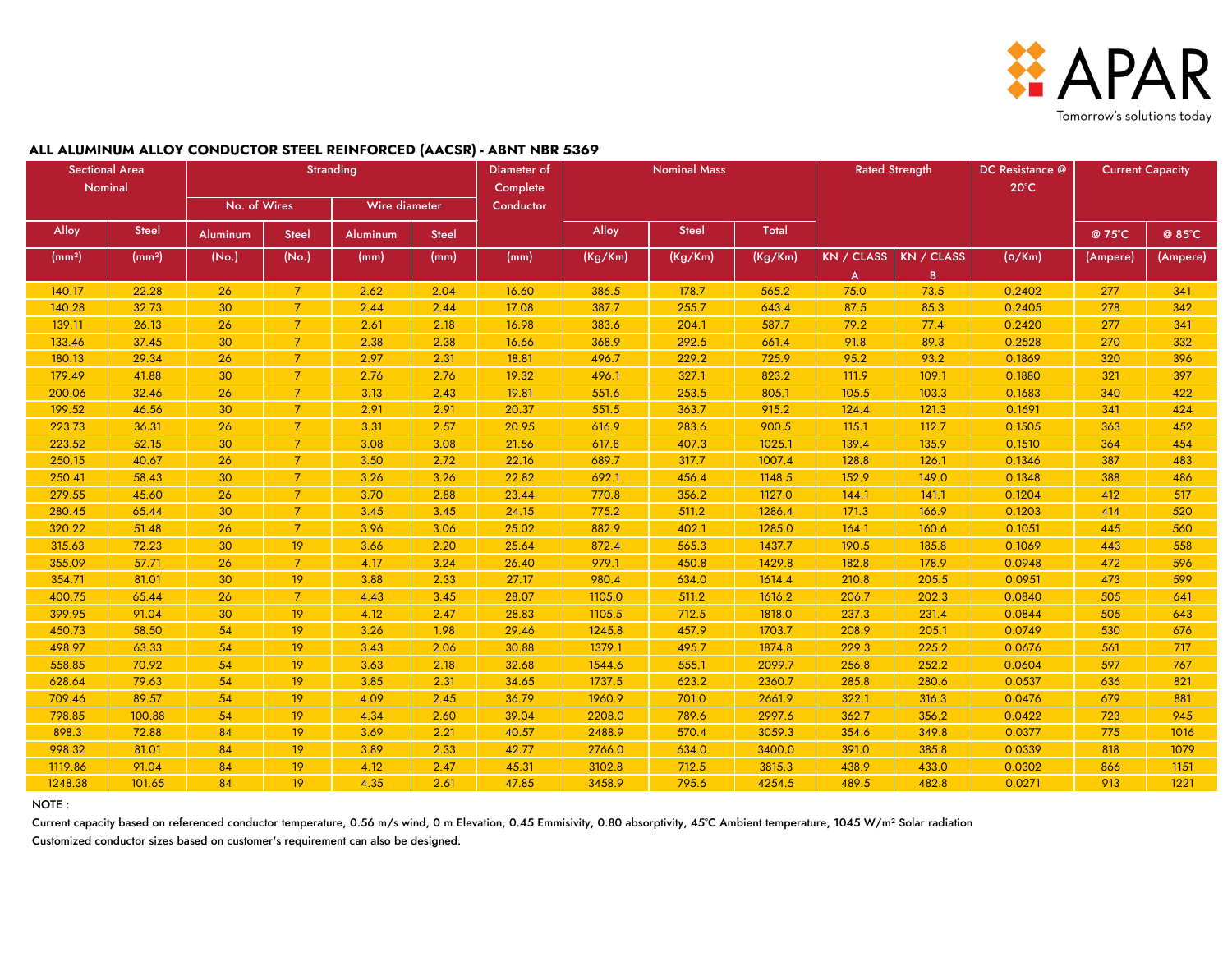

### **ALL ALUMINUM ALLOY CONDUCTOR STEEL REINFORCED (AACSR) - AS 3607**

| <b>Code Name</b> | <b>Sectional</b><br>Area |                 |                          | Stranding       |              | Diameter of<br>Complete | Weight  | Rated<br>Strength | DC Resistance @<br>$20^{\circ}$ C | <b>Current Capacity</b> |          |  |
|------------------|--------------------------|-----------------|--------------------------|-----------------|--------------|-------------------------|---------|-------------------|-----------------------------------|-------------------------|----------|--|
|                  |                          | No. of Wires    |                          | Wire diameter   |              | Conductor               |         |                   |                                   |                         |          |  |
|                  |                          | <b>Aluminum</b> | <b>Steel</b>             | <b>Aluminum</b> | <b>Steel</b> |                         |         |                   |                                   | @ 75°C                  | @ 85°C   |  |
|                  | (mm <sup>2</sup> )       | (No.)           | (No.)                    | (mm)            | (mm)         | (mm)                    | (Kg/Km) | <b>KN</b>         | $(\Omega/Km)$                     | (Ampere)                | (Ampere) |  |
| Apple            | 49.48                    | 6               |                          | 3.00            | 3.00         | 9.00                    | 171     | 20.2              | 0.785                             | 128                     | 154      |  |
| Banana           | 77.31                    | 6               |                          | 3.75            | 3.75         | 11.25                   | 268     | 31.5              | 0.503                             | 167                     | 202      |  |
| Cherry           | 120.4                    | 6               | $\overline{\phantom{a}}$ | 4.75            | 1.60         | 14.30                   | 402     | 47.4              | 0.313                             | 221                     | 270      |  |
| <b>Fig</b>       | 182.8                    | 18              |                          | 3.50            | 3.50         | 17.50                   | 552     | 60.8              | 0.193                             | 311                     | 384      |  |
| Lemon            | 261.5                    | 30              | $\overline{\phantom{a}}$ | 3.00            | 3.00         | 21.00                   | 973     | 117               | 0.158                             | 354                     | 441      |  |
| <b>Lime</b>      | 356.0                    | 30              | $\overline{\phantom{a}}$ | 3.50            | 3.50         | 24.50                   | 1320    | 158               | 0.116                             | 422                     | 531      |  |

NOTE :

Current capacity based on referenced conductor temperature, 0.56 m/s wind, 0 m Elevation, 0.45 Emmisivity, 0.80 absorptivity, 45°C Ambient temperature, 1045 W/m<sup>2</sup> Solar radiation Customized conductor sizes based on customer's requirement can also be designed.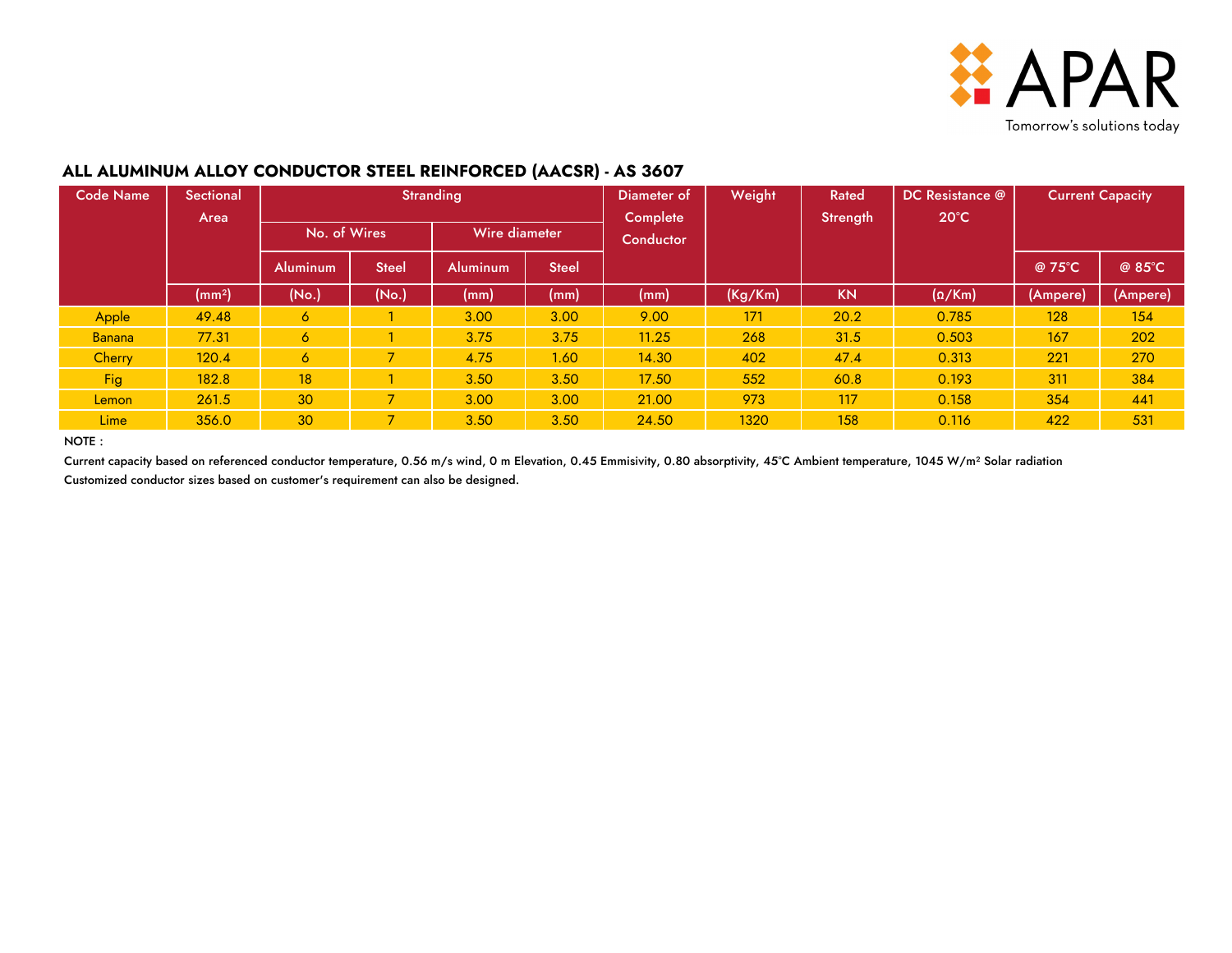

#### **ALL ALUMINUM ALLOY CONDUCTOR STEEL REINFORCED (AACSR) - IEC 61089 - Type A2/S1A**

| Code      | <b>Steel Ratio</b> | <b>Sectional Area</b> |                    |                    | <b>Stranding</b> |                |                 |              | Diameter of           | Weight  | Rated     | DC Resistance @ | <b>Current Capacity</b> |          |
|-----------|--------------------|-----------------------|--------------------|--------------------|------------------|----------------|-----------------|--------------|-----------------------|---------|-----------|-----------------|-------------------------|----------|
| Number    |                    |                       |                    |                    | No. of Wires     |                | Wire diameter   |              | Complete<br>Conductor |         | Strength  | $20^{\circ}$ C  |                         |          |
|           |                    | Alloy                 | <b>Steel</b>       | <b>Total</b>       | <b>Aluminum</b>  | <b>Steel</b>   | <b>Aluminum</b> | <b>Steel</b> |                       |         |           |                 | @ 75°C                  | @ 85°C   |
| $\bullet$ | $\%$               | (mm <sup>2</sup> )    | (mm <sup>2</sup> ) | (mm <sup>2</sup> ) | (No.)            | (No.)          | (mm)            | (mm)         | (mm)                  | (Kg/Km) | <b>KN</b> | $(\Omega/Km)$   | (Ampere)                | (Ampere) |
| 16        | 17                 | 18.4                  | 3.07               | 21.5               | 6                | $\mathbf{1}$   | 1.98            | 1.98         | 5.94                  | 74.4    | 9.02      | 1.7934          | 78                      | 93       |
| 25        | 17                 | 28.8                  | 4.8                | 33.6               | 6                | $\mathbf{1}$   | 2.47            | 2.47         | 7.41                  | 116.2   | 13.96     | 1.1478          | 102                     | 122      |
| 40        | 17                 | 46.0                  | 7.67               | 53.7               | 6                | $\mathbf{1}$   | 3.13            | 3.13         | 9.39                  | 185.9   | 22.02     | 0.7174          | 135                     | 163      |
| 63        | 17                 | 72.5                  | 12.1               | 84.6               | $\overline{6}$   | $\mathbf{1}$   | 3.92            | 3.92         | 11.76                 | 292.8   | 34.68     | 0.4555          | 177                     | 215      |
| 100       | $\overline{6}$     | 115                   | 6.39               | 121                | 18               | $\mathbf{1}$   | 2.85            | 2.85         | 14.25                 | 366.4   | 41.24     | 0.2880          | 246                     | 301      |
| 125       | $\overline{6}$     | 144                   | 7.99               | 152                | 18               | $\mathbf{1}$   | 3.19            | 3.19         | 15.95                 | 458.0   | 51.23     | 0.2304          | 281                     | 345      |
| 125       | 16                 | 144                   | 23.4               | 167                | 26               | $\overline{7}$ | 2.65            | 2.96         | 19.48                 | 579.9   | 69.86     | 0.2310          | 290                     | 359      |
| 160       | $\overline{6}$     | 184                   | 10.2               | 194                | 18               | $\mathbf{1}$   | 3.61            | 3.61         | 18.05                 | 586.2   | 65.58     | 0.1800          | 324                     | 400      |
| 160       | 16                 | 184                   | 30.0               | 214                | 26               | $\overline{7}$ | 3.00            | 2.34         | 19.02                 | 742.3   | 88.52     | 0.1805          | 326                     | 404      |
| 200       | $\overline{6}$     | 230                   | 12.8               | 243                | 18               | $\mathbf{1}$   | 4.04            | 4.04         | 20.20                 | 732.8   | 81.97     | 0.1440          | 369                     | 458      |
| 200       | 16                 | 230                   | 37.5               | 268                | 26               | $\overline{7}$ | 3.36            | 2.61         | 21.27                 | 927.9   | 110.64    | 0.1444          | 371                     | 462      |
| 250       | 10 <sup>°</sup>    | 288                   | 28.3               | 316                | 22               | $\overline{7}$ | 4.08            | 2.27         | 23.13                 | 1013.5  | 117.09    | 0.1154          | 420                     | 526      |
| 250       | 16                 | 288                   | 46.9               | 335                | 26               | 7              | 3.75            | 2.92         | 23.76                 | 1159.8  | 138.31    | 0.1155          | 421                     | 529      |
| 315       | $\overline{7}$     | 363                   | 25.1               | 388                | 45               | $\overline{7}$ | 3.20            | 2.14         | 25.62                 | 1196.5  | 136.28    | 0.0917          | 471                     | 594      |
| 315       | 16                 | 363                   | 59.0               | 422                | 26               | $\overline{7}$ | 4.21            | 3.28         | 26.68                 | 1461.4  | 171.90    | 0.0917          | 480                     | 607      |
| 400       | $\overline{7}$     | 460                   | 31.8               | 492                | 45               | $\overline{7}$ | 3.61            | 2.41         | 28.89                 | 1519.4  | 201.46    | 0.0722          | 538                     | 685      |
| 400       | 13                 | 460                   | 59.7               | 520                | 54               | $\overline{7}$ | 3.29            | 3.29         | 29.61                 | 1738.3  | 193.61    | 0.0723          | 540                     | 688      |
| 450       | $\overline{7}$     | 518                   | 35.8               | 554                | 45               | $\overline{7}$ | 3.83            | 2.55         | 30.63                 | 1709.3  | 226.64    | 0.0642          | 574                     | 734      |
| 450       | 13                 | 518                   | 67.1               | 585                | 54               | $\overline{7}$ | 3.49            | 3.49         | 31.41                 | 1955.6  | 215.12    | 0.0643          | 576                     | 738      |
| 500       | $\overline{7}$     | 575                   | 39.8               | 615                | 45               | $\overline{7}$ | 4.04            | 2.69         | 32.31                 | 1899.3  | 251.82    | 0.0578          | 608                     | 781      |
| 500       | 13 <sup>°</sup>    | 575                   | 74.6               | 650                | 54               | $\overline{7}$ | 3.68            | 3.68         | 33.12                 | 2172.9  | 240.93    | 0.0578          | 611                     | 785      |
| 560       | $\overline{7}$     | 646                   | 44.6               | 691                | 45               | $\overline{7}$ | 4.27            | 2.85         | 34.17                 | 2127.2  | 283.21    | 0.0516          | 647                     | 834      |
| 560       | 13 <sup>°</sup>    | 646                   | 81.6               | 728                | 54               | 19             | 3.90            | 2.34         | 35.10                 | 2420.9  | 249.62    | 0.0516          | 649                     | 840      |
| 630       | $\overline{4}$     | 725                   | 31.3               | 756                | 72               | $\overline{7}$ | 3.58            | 2.39         | 35.81                 | 2248.0  | 318.61    | 0.0459          | 696                     | 902      |
| 630       | 13                 | 725                   | 91.8               | 817                | 54               | 19             | 4.13            | 2.48         | 37.18                 | 2723.5  | 281.32    | 0.0459          | 691                     | 899      |
| 710       | $\overline{4}$     | 817                   | 35.3               | 852                | 72               | $\overline{7}$ | 3.80            | 2.53         | 37.99                 | 2533.4  | 359.06    | 0.0407          | 741                     | 966      |
| 710       | 13                 | 817                   | 104                | 921                | 54               | 19             | 4.39            | 2.63         | 39.49                 | 3069.4  | 316.98    | 0.0407          | 737                     | 964      |
| 800       | $\overline{4}$     | 921                   | 39.8               | 961                | 72               | $\overline{7}$ | 4.04            | 2.69         | 40.39                 | 2854.6  | 359.03    | 0.0361          | 789                     | 1034     |
| 800       | 8                  | 921                   | 76.7               | 998                | 84               | $\overline{7}$ | 3.74            | 3.74         | 41.14                 | 3145.1  | 359.03    | 0.0362          | 791                     | 1039     |
| 900       | $\overline{4}$     | 1036                  | 44.8               | 1081               | 72               | $\overline{7}$ | 4.28            | 2.85         | 42.79                 | 3211.4  | 356.60    | 0.0321          | 837                     | 1104     |
| 900       | 8                  | 1036                  | 86.3               | 1122               | 84               | $\overline{7}$ | 3.96            | 3.96         | 43.56                 | 3538.3  | 400.53    | 0.0322          | 839                     | 1109     |
| 1000      | 8                  | 1151                  | 93.7               | 1245               | 84               | 19             | 4.18            | 2.51         | 45.99                 | 3916.8  | 446.37    | 0.0298          | 873                     | 1161     |
| 1120      | 8                  | 1289                  | 105                | 1394               | 84               | 19             | 4.42            | 2.65         | 48.61                 | 4368.6  | 499.93    | 0.0258          | 934                     | 1252     |

NOTE :

Current capacity based on referenced conductor temperature, 0.56 m/s wind, 0 m Elevation, 0.45 Emmisivity, 0.80 absorptivity, 45°C Ambient temperature, 1045 W/m<sup>2</sup> Solar radiation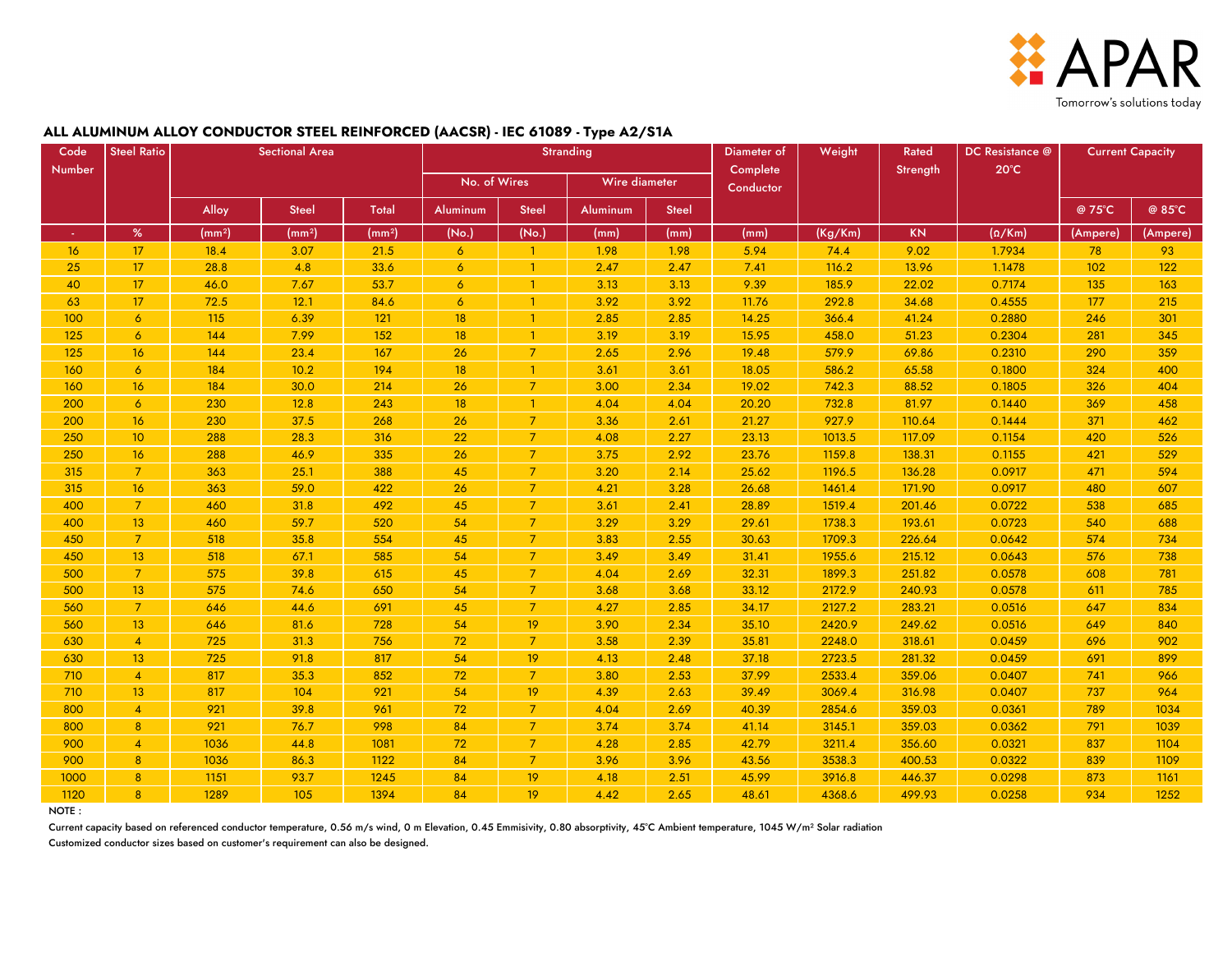

#### **ALL ALUMINUM ALLOY CONDUCTOR STEEL REINFORCED (AACSR) - IEC 61089 - Type A2/S1B**

| Code            | <b>Steel Ratio</b> |                    | <b>Sectional Area</b> |                    | <b>Stranding</b> |                |               |              | Diameter of           | Weight  | Rated     | DC Resistance @ | <b>Current Capacity</b> |          |
|-----------------|--------------------|--------------------|-----------------------|--------------------|------------------|----------------|---------------|--------------|-----------------------|---------|-----------|-----------------|-------------------------|----------|
| Number          |                    |                    |                       |                    | No. of Wires     |                | Wire diameter |              | Complete<br>Conductor |         | Strength  | $20^{\circ}$ C  |                         |          |
|                 |                    | Alloy              | <b>Steel</b>          | Total              | Aluminum         | <b>Steel</b>   | Aluminum      | <b>Steel</b> |                       |         |           |                 | @ 75°C                  | @ 85°C   |
|                 | $\%$               | (mm <sup>2</sup> ) | (mm <sup>2</sup> )    | (mm <sup>2</sup> ) | (No.)            | (No.)          | (mm)          | (mm)         | (mm)                  | (Kg/Km) | <b>KN</b> | $(\Omega/Km)$   | (Ampere)                | (Ampere) |
| 16 <sub>1</sub> | 17                 | 18.4               | 3.07                  | 21.5               | $\overline{6}$   | $\mathbf{1}$   | 1.98          | 1.98         | 5.94                  | 74.4    | 8.81      | 1.7934          | 78                      | 93       |
| 25              | 17 <sup>2</sup>    | 28.8               | 4.8                   | 33.6               | $\overline{6}$   | $\mathbf{1}$   | 2.47          | 2.47         | 7.41                  | 116.2   | 13.62     | 1.1478          | 102                     | 122      |
| 40              | 17                 | 46.0               | 7.67                  | 53.7               | 6                | -1             | 3.13          | 3.13         | 9.39                  | 185.9   | 21.25     | 0.7174          | 135                     | 163      |
| 63              | 17 <sup>2</sup>    | 72.5               | 12.1                  | 84.6               | 6                | -1             | 3.92          | 3.92         | 11.76                 | 292.8   | 33.48     | 0.4555          | 177                     | 215      |
| 100             | $\overline{6}$     | 115                | 6.39                  | 121                | 18               | -1             | 2.85          | 2.85         | 14.25                 | 366.4   | 40.79     | 0.2880          | 246                     | 301      |
| 125             | $\overline{6}$     | 144                | 7.99                  | 152                | 18               | $\mathbf{1}$   | 3.19          | 3.19         | 15.95                 | 458.0   | 50.43     | 0.2304          | 281                     | 345      |
| 125             | 16                 | 144                | 23.4                  | 167                | 26               | 7              | 2.65          | 2.96         | 19.48                 | 579.9   | 68.22     | 0.2310          | 290                     | 359      |
| 160             | $\overline{6}$     | 184                | 10.2                  | 194                | 18 <sup>°</sup>  | $\mathbf{1}$   | 3.61          | 3.61         | 18.05                 | 586.2   | 64.56     | 0.1800          | 324                     | 400      |
| 160             | 16                 | 184                | 30.0                  | 214                | 26               | 7              | 3.00          | 2.34         | 19.02                 | 742.3   | 86.42     | 0.1805          | 326                     | 404      |
| 200             | $\overline{6}$     | 230                | 12.8                  | 243                | 18               | $\mathbf{1}$   | 4.04          | 4.04         | 20.20                 | 732.8   | 80.69     | 0.1440          | 369                     | 458      |
| 200             | 16                 | 230                | 37.5                  | 268                | 26               | $\overline{7}$ | 3.36          | 2.61         | 21.27                 | 927.9   | 108.02    | 0.1444          | 371                     | 462      |
| 250             | 10 <sup>°</sup>    | 288                | 28.3                  | 316                | 22               | $\overline{7}$ | 4.08          | 2.27         | 23.13                 | 1013.5  | 115.12    | 0.1154          | 420                     | 526      |
| 250             | 16                 | 288                | 46.9                  | 335                | 26               | $\overline{7}$ | 3.75          | 2.92         | 23.76                 | 1159.8  | 135.03    | 0.1155          | 421                     | 529      |
| 315             | $\overline{7}$     | 363                | 25.1                  | 388                | 45               | $\overline{7}$ | 3.20          | 2.14         | 25.62                 | 1196.5  | 134.52    | 0.0917          | 471                     | 594      |
| 315             | 16                 | 363                | 59.0                  | 422                | 26               | 7              | 4.21          | 3.28         | 26.68                 | 1461.4  | 166.00    | 0.0917          | 480                     | 607      |
| 400             | $\overline{7}$     | 460                | 31.8                  | 492                | 45               | $\overline{7}$ | 3.61          | 2.41         | 28.89                 | 1519.4  | 169.87    | 0.0722          | 538                     | 685      |
| 400             | 13                 | 460                | 59.7                  | 520                | 54               | $\overline{7}$ | 3.29          | 3.29         | 29.61                 | 1738.3  | 195.49    | 0.0723          | 540                     | 688      |
| 450             | $\overline{7}$     | 518                | 35.8                  | 554                | 45               | $\overline{7}$ | 3.83          | 2.55         | 30.63                 | 1709.3  | 191.10    | 0.0642          | 574                     | 734      |
| 450             | 13                 | 518                | 67.1                  | 585                | 54               | $\overline{7}$ | 3.49          | 3.49         | 31.41                 | 1955.6  | 219.93    | 0.0643          | 576                     | 738      |
| 500             | <sup>7</sup>       | 575                | 39.8                  | 615                | 45               | $\overline{7}$ | 4.04          | 2.69         | 32.31                 | 1899.3  | 212.33    | 0.0578          | 608                     | 781      |
| 500             | 13                 | 575                | 74.6                  | 650                | 54               | $\overline{7}$ | 3.68          | 3.68         | 33.12                 | 2172.9  | 244.36    | 0.0578          | 611                     | 785      |
| 560             | $\overline{7}$     | 646                | 44.6                  | 691                | 45               | $\overline{7}$ | 4.27          | 2.85         | 34.17                 | 2127.2  | 237.82    | 0.0516          | 647                     | 834      |
| 560             | 13                 | 646                | 81.6                  | 728                | 54               | 19             | 3.90          | 2.34         | 35.10                 | 2420.9  | 277.49    | 0.0516          | 649                     | 840      |
| 630             | $\overline{4}$     | 725                | 31.3                  | 756                | 72               | $\overline{7}$ | 3.58          | 2.39         | 35.81                 | 2248.0  | 247.43    | 0.0459          | 696                     | 902      |
| 630             | 13                 | 725                | 91.8                  | 817                | 54               | 19             | 4.13          | 2.48         | 37.18                 | 2723.5  | 312.18    | 0.0459          | 691                     | 899      |
| 710             | $\overline{4}$     | 817                | 35.3                  | 852                | 72               | $\overline{7}$ | 3.80          | 2.53         | 37.99                 | 2533.4  | 278.85    | 0.0407          | 741                     | 966      |
| 710             | 13                 | 817                | 104                   | 921                | 54               | 19             | 4.39          | 2.63         | 39.49                 | 3069.4  | 351.82    | 0.0407          | 737                     | 964      |
| 800             | 4                  | 921                | 39.8                  | 961                | 72               |                | 4.04          | 2.69         | 40.39                 | 2854.6  | 314.19    | 0.0361          | 789                     | 1034     |
| 800             | 8 <sup>8</sup>     | 921                | 76.7                  | 998                | 84               | $\overline{7}$ | 3.74          | 3.74         | 41.14                 | 3145.1  | 348.35    | 0.0362          | 791                     | 1039     |
| 900             | $\overline{4}$     | 1036               | 44.8                  | 1081               | 72               | $\overline{7}$ | 4.28          | 2.85         | 42.79                 | 3211.4  | 353.47    | 0.0321          | 837                     | 1104     |
| 900             | 8 <sup>8</sup>     | 1036               | 86.3                  | 1122               | 84               | 7              | 3.96          | 3.96         | 43.56                 | 3538.3  | 391.90    | 0.0322          | 839                     | 1109     |
| 1000            | 8 <sup>°</sup>     | 1151               | 93.7                  | 1245               | 84               | 19             | 4.18          | 2.51         | 45.99                 | 3916.8  | 439.81    | 0.0298          | 873                     | 1161     |
| 1120            | 8                  | 1289               | 105                   | 1394               | 84               | 19             | 4.42          | 2.65         | 48.61                 | 4368.6  | 492.59    | 0.0258          | 934                     | 1252     |

NOTE :

Current capacity based on referenced conductor temperature, 0.56 m/s wind, 0 m Elevation, 0.45 Emmisivity, 0.80 absorptivity, 45°C Ambient temperature, 1045 W/m<sup>2</sup> Solar radiation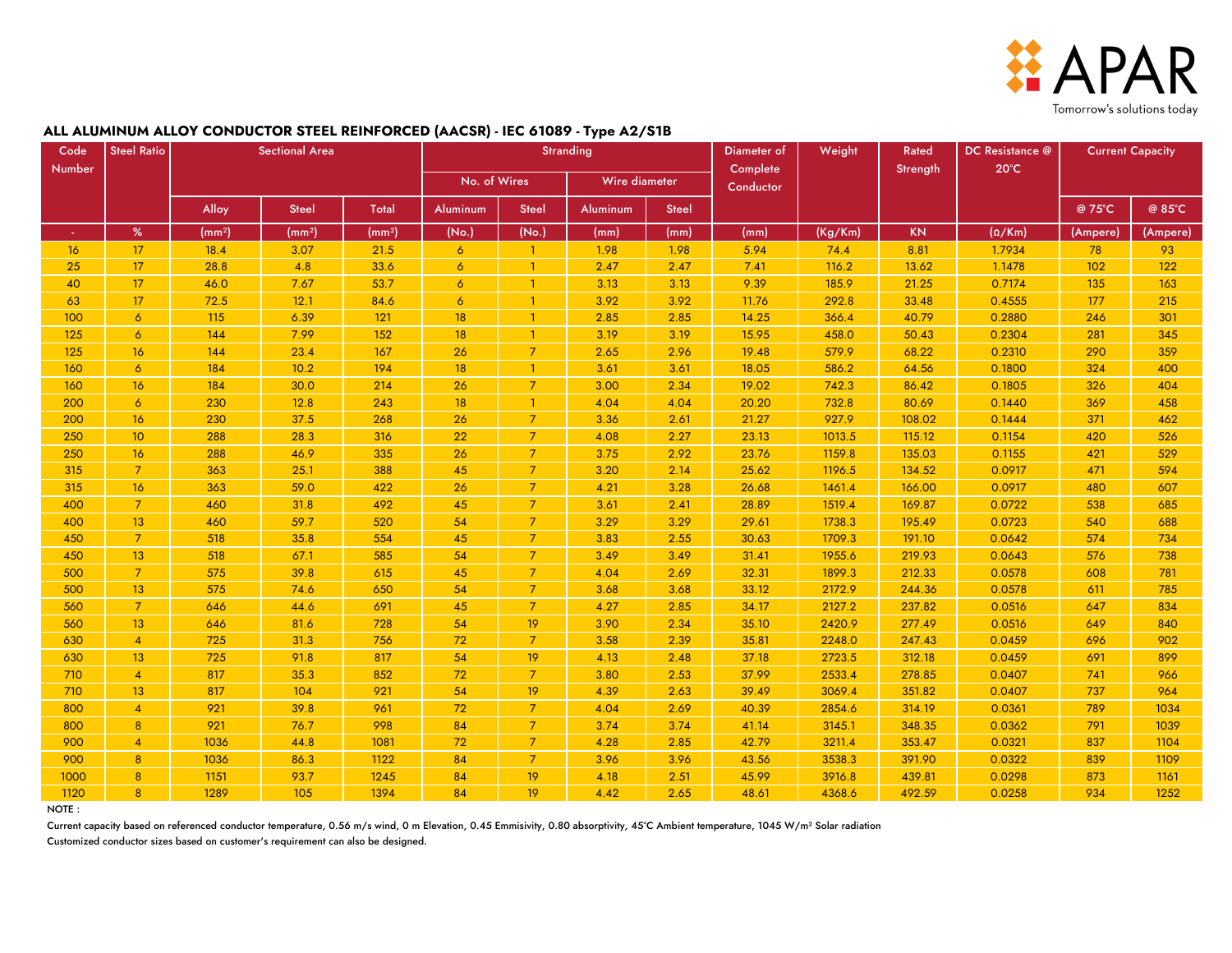

#### **ALL ALUMINUM ALLOY CONDUCTOR STEEL REINFORCED (AACSR) - IEC 61089 - Type A2/S3A**

| Code          | <b>Steel Ratio</b> | <b>Sectional Area</b> |                    |                    | Stranding       |                |               |              | Diameter of | Weight  | Rated     | DC Resistance @ | <b>Current Capacity</b> |          |
|---------------|--------------------|-----------------------|--------------------|--------------------|-----------------|----------------|---------------|--------------|-------------|---------|-----------|-----------------|-------------------------|----------|
| <b>Number</b> |                    |                       |                    |                    | No. of Wires    |                | Wire diameter |              | Complete    |         | Strength  | $20^{\circ}$ C  |                         |          |
|               |                    |                       |                    |                    |                 |                |               |              | Conductor   |         |           |                 |                         |          |
|               |                    | Alloy                 | <b>Steel</b>       | <b>Total</b>       | Aluminum        | <b>Steel</b>   | Aluminum      | <b>Steel</b> |             |         |           |                 | @ 75°C                  | @ 85°C   |
| $\sim$        | $\%$               | (mm <sup>2</sup> )    | (mm <sup>2</sup> ) | (mm <sup>2</sup> ) | (No.)           | (No.)          | (mm)          | (mm)         | (mm)        | (Kg/Km) | <b>KN</b> | $(\Omega/Km)$   | (Ampere)                | (Ampere) |
| 16            | 17 <sup>2</sup>    | 18.4                  | 3.07               | 21.5               | $\sigma$        | $\mathbf{1}$   | 1.98          | 1.98         | 5.94        | 74.4    | 9.88      | 1.7934          | 78                      | 93       |
| 25            | 17 <sup>2</sup>    | 28.8                  | 4.8                | 33.6               | $\overline{6}$  | 1              | 2.47          | 2.47         | 7.41        | 116.2   | 15.25     | 1.1478          | 102                     | 122      |
| 40            | 17 <sup>2</sup>    | 46.0                  | 7.67               | 53.7               | 6               | -1             | 3.13          | 3.13         | 9.39        | 185.9   | 24.71     | 0.7174          | 135                     | 163      |
| 63            | 17                 | 72.5                  | 12.1               | 84.6               | $\overline{6}$  | -1             | 3.92          | 3.92         | 11.76       | 292.8   | 37.58     | 0.4555          | 177                     | 215      |
| 100           | $\sigma$           | 115                   | 6.39               | 121                | 18              | -1             | 2.85          | 2.85         | 14.25       | 366.4   | 42.97     | 0.2880          | 246                     | 301      |
| 125           | $\overline{6}$     | 144                   | 7.99               | 152                | 18              | 1              | 3.19          | 3.19         | 15.95       | 458.0   | 53.47     | 0.2304          | 281                     | 345      |
| 125           | 16                 | 144                   | 23.4               | 167                | 26              | 7              | 2.65          | 2.96         | 19.48       | 579.9   | 76.42     | 0.2310          | 290                     | 359      |
| 160           | $\overline{6}$     | 184                   | 10.2               | 194                | 18              | $\mathbf{1}$   | 3.61          | 3.61         | 18.05       | 586.2   | 68.03     | 0.1800          | 324                     | 400      |
| 160           | 16                 | 184                   | 30.0               | 214                | 26              | $\overline{7}$ | 3.00          | 2.34         | 19.02       | 742.3   | 96.61     | 0.1805          | 326                     | 404      |
| 200           | $\overline{6}$     | 230                   | 12.8               | 243                | 18              | $\mathbf{1}$   | 4.04          | 4.04         | 20.20       | 732.8   | 85.04     | 0.1440          | 369                     | 458      |
| 200           | 16                 | 230                   | 37.5               | 268                | 26              | $\overline{7}$ | 3.36          | 2.61         | 21.27       | 927.9   | 120.77    | 0.1444          | 371                     | 462      |
| 250           | 10 <sup>°</sup>    | 288                   | 28.3               | 316                | 22              | $\overline{7}$ | 4.08          | 2.27         | 23.13       | 1013.5  | 124.72    | 0.1154          | 420                     | 526      |
| 250           | 16                 | 288                   | 46.9               | 335                | 26              | $\overline{7}$ | 3.75          | 2.92         | 23.76       | 1159.8  | 150.96    | 0.1155          | 421                     | 529      |
| 315           | $\overline{7}$     | 363                   | 25.1               | 388                | 45              | $\overline{7}$ | 3.20          | 2.14         | 25.62       | 1196.5  | 143.30    | 0.0917          | 471                     | 594      |
| 315           | 16                 | 363                   | 59.0               | 422                | 26              | $\overline{7}$ | 4.21          | 3.28         | 26.68       | 1461.4  | 188.44    | 0.0917          | 480                     | 607      |
| 400           | $\overline{7}$     | 460                   | 31.8               | 492                | 45              | $\overline{7}$ | 3.61          | 2.41         | 28.89       | 1519.4  | 180.69    | 0.0722          | 538                     | 685      |
| 400           | 13 <sup>°</sup>    | 460                   | 59.7               | 520                | 54              | 7              | 3.29          | 3.29         | 29.61       | 1738.3  | 218.17    | 0.0723          | 540                     | 688      |
| 450           | $\overline{7}$     | 518                   | 35.8               | 554                | 45              | $\overline{7}$ | 3.83          | 2.55         | 30.63       | 1709.3  | 203.28    | 0.0642          | 574                     | 734      |
| 450           | 13                 | 518                   | 67.1               | 585                | 54              | $\overline{7}$ | 3.49          | 3.49         | 31.41       | 1955.6  | 245.44    | 0.0643          | 576                     | 738      |
| 500           | 7 <sup>7</sup>     | 575                   | 39.8               | 615                | 45              | $\overline{7}$ | 4.04          | 2.69         | 32.31       | 1899.3  | 225.86    | 0.0578          | 608                     | 781      |
| 500           | 13                 | 575                   | 74.6               | 650                | 54              | $\overline{7}$ | 3.68          | 3.68         | 33.12       | 2172.9  | 269.73    | 0.0578          | 611                     | 785      |
| 560           | $\overline{7}$     | 646                   | 44.6               | 691                | 45              | $\overline{7}$ | 4.27          | 2.85         | 34.17       | 2127.2  | 252.97    | 0.0516          | 647                     | 834      |
| 560           | 13                 | 646                   | 81.6               | 728                | 54              | 19             | 3.90          | 2.34         | 35.10       | 2420.9  | 305.25    | 0.0516          | 649                     | 840      |
| 630           | $\overline{4}$     | 725                   | 31.3               | 756                | 72 <sub>2</sub> | $\overline{7}$ | 3.58          | 2.39         | 35.81       | 2248.0  | 258.08    | 0.0459          | 696                     | 902      |
| 630           | 13                 | 725                   | 91.8               | 817                | 54              | 19             | 4.13          | 2.48         | 37.18       | 2723.5  | 343.40    | 0.0459          | 691                     | 899      |
| 710           | $\overline{4}$     | 817                   | 35.3               | 852                | 72              | $\overline{7}$ | 3.80          | 2.53         | 37.99       | 2533.4  | 290.85    | 0.0407          | 741                     | 966      |
| 710           | 13                 | 817                   | 104                | 921                | 54              | 19             | 4.39          | 2.63         | 39.49       | 3069.4  | 387.01    | 0.0407          | 737                     | 964      |
| 800           | $\overline{4}$     | 921                   | 39.8               | 961                | 72              | $\overline{7}$ | 4.04          | 2.69         | 40.39       | 2854.6  | 327.72    | 0.0361          | 789                     | 1034     |
| 800           | 8 <sup>°</sup>     | 921                   | 76.7               | 998                | 84              | $\overline{7}$ | 3.74          | 3.74         | 41.14       | 3145.1  | 374.44    | 0.0362          | 791                     | 1039     |
| 900           | $\overline{4}$     | 1036                  | 44.8               | 1081               | 72              | $\overline{7}$ | 4.28          | 2.85         | 42.79       | 3211.4  | 368.69    | 0.0321          | 837                     | 1104     |
| 900           | 8 <sup>°</sup>     | 1036                  | 86.3               | 1122               | 84              | 7              | 3.96          | 3.96         | 43.56       | 3538.3  | 421.25    | 0.0322          | 839                     | 1109     |
| 1000          | 8                  | 1151                  | 93.7               | 1245               | 84              | 19             | 4.18          | 2.51         | 45.99       | 3916.8  | 471.67    | 0.0298          | 873                     | 1161     |
| 1120          | $\mathbf{R}$       | 1289                  | 105                | 1394               | 84              | 19             | 4.42          | 2.65         | 48.61       | 4368.6  | 528.27    | 0.0258          | 934                     | 1252     |

NOTE :

Current capacity based on referenced conductor temperature, 0.56 m/s wind, 0 m Elevation, 0.45 Emmisivity, 0.80 absorptivity, 45°C Ambient temperature, 1045 W/m<sup>2</sup> Solar radiation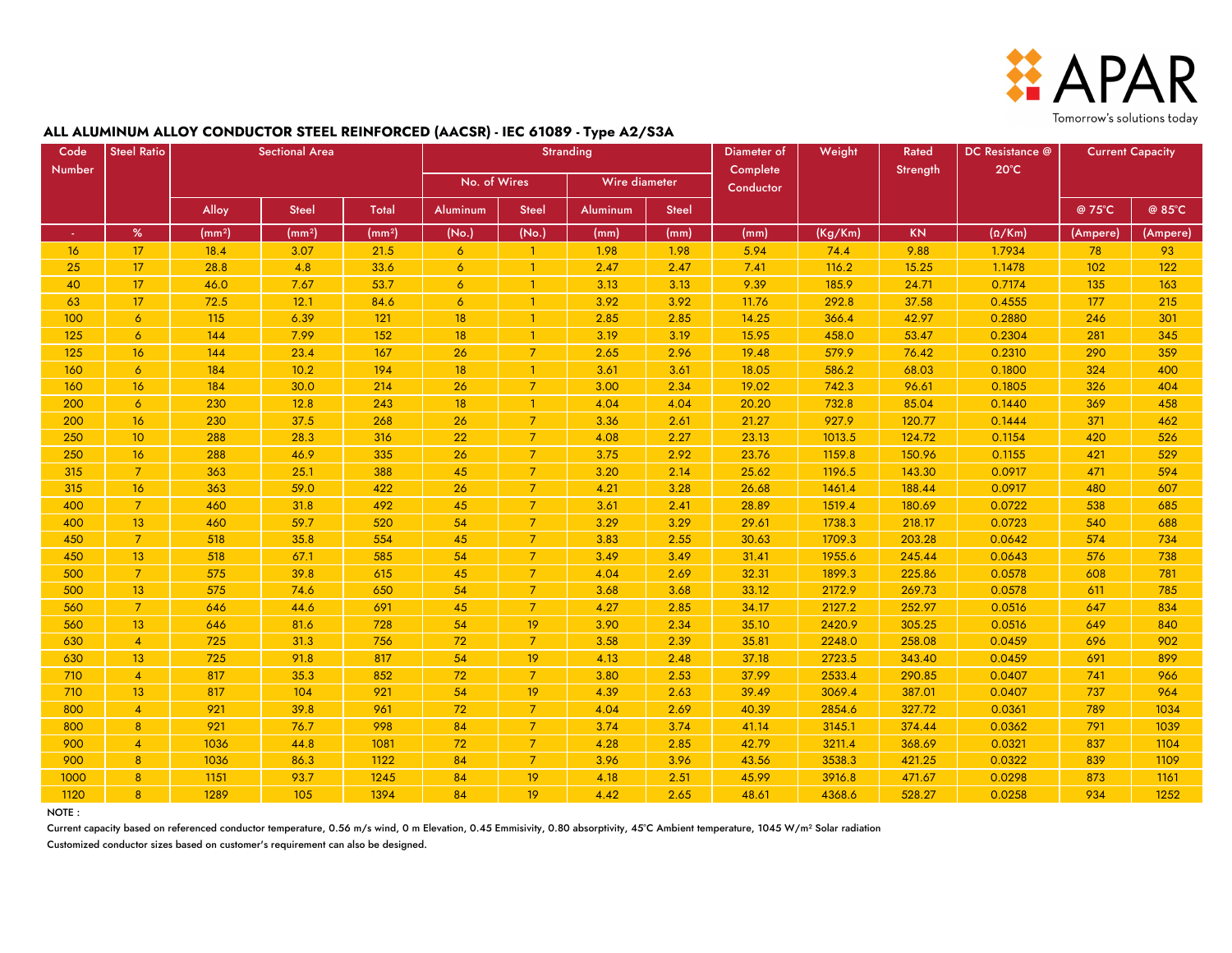

#### **ALL ALUMINUM ALLOY CONDUCTOR STEEL REINFORCED (AACSR) - IEC 61089 - Type A3/S1A**

| Code   | <b>Steel Ratio</b> |                    | <b>Sectional Area</b> |                    | <b>Stranding</b> |                |               |              | Diameter of           | Weight  | Rated     | <b>DC</b> Resistance @ | <b>Current Capacity</b> |          |
|--------|--------------------|--------------------|-----------------------|--------------------|------------------|----------------|---------------|--------------|-----------------------|---------|-----------|------------------------|-------------------------|----------|
| Number |                    |                    |                       |                    | No. of Wires     |                | Wire diameter |              | Complete<br>Conductor |         | Strength  | $20^{\circ}$ C         |                         |          |
|        |                    | Alloy              | <b>Steel</b>          | Total              | Aluminum         | <b>Steel</b>   | Aluminum      | <b>Steel</b> |                       |         |           |                        | @ 75°C                  | @ 85°C   |
| ×      | $\%$               | (mm <sup>2</sup> ) | (mm <sup>2</sup> )    | (mm <sup>2</sup> ) | (No.)            | (No.)          | (mm)          | (mm)         | (mm)                  | (Kg/Km) | <b>KN</b> | $(\Omega/Km)$          | (Ampere)                | (Ampere) |
| 16     | 17                 | 18.6               | 3.1                   | 21.7               | $\overline{6}$   | $\mathbf{1}$   | 1.99          | 1.99         | 5.97                  | 75.1    | 9.67      | 1.7934                 | 78                      | 93       |
| 25     | 17                 | 29.0               | 4.8                   | 33.8               | 6                |                | 2.48          | 2.48         | 7.44                  | 117.3   | 14.96     | 1.1478                 | 102                     | 122      |
| 40     | 17                 | 46.5               | 7.8                   | 54.3               | 6                | -1             | 3.14          | 3.14         | 9.42                  | 187.7   | 23.63     | 0.7174                 | 135                     | 163      |
| 63     | 17                 | 73.2               | 12.2                  | 85.4               | $\sigma$         | $\mathbf{1}$   | 3.94          | 3.94         | 11.82                 | 295.6   | 36.48     | 0.4555                 | 177                     | 215      |
| 100    | $\overline{6}$     | 116                | 6.5                   | 122.5              | 18               | $\mathbf{1}$   | 2.87          | 2.87         | 14.35                 | 369.9   | 45.12     | 0.2880                 | 246                     | 301      |
| 125    | $\overline{6}$     | 145                | 8.1                   | 153.1              | 18               | $\mathbf{1}$   | 3.21          | 3.21         | 16.05                 | 462.3   | 56.08     | 0.2304                 | 281                     | 345      |
| 125    | 16                 | 145                | 23.7                  | 168.7              | 26               | $\overline{7}$ | 2.67          | 2.07         | 16.89                 | 585.4   | 74.88     | 0.2310                 | 290                     | 359      |
| 160    | $\overline{6}$     | 186                | 10.3                  | 196.3              | 18               | $\overline{1}$ | 3.63          | 3.63         | 18.15                 | 591.8   | 69.92     | 0.1800                 | 324                     | 400      |
| 160    | 16                 | 186                | 13.3                  | 199.3              | 26               | $\overline{7}$ | 3.02          | 2.35         | 19.13                 | 749.4   | 94.94     | 0.1805                 | 326                     | 404      |
| 200    | 6                  | 232                | 12.9                  | 244.9              | 18               | $\mathbf{1}$   | 4.05          | 4.05         | 20.25                 | 739.8   | 87.40     | 0.1440                 | 369                     | 458      |
| 200    | 16                 | 232                | 37.8                  | 269.8              | 26               | $\overline{7}$ | 3.37          | 2.62         | 21.34                 | 936.7   | 118.67    | 0.1444                 | 371                     | 462      |
| 250    | 10 <sup>°</sup>    | 290                | 28.5                  | 318.5              | 22               | $\overline{7}$ | 4.10          | 2.28         | 23.24                 | 1023.2  | 124.02    | 0.1154                 | 420                     | 526      |
| 250    | 16                 | 290                | 47.3                  | 337.3              | 26               | $\overline{7}$ | 3.77          | 2.93         | 23.87                 | 1170.9  | 145.43    | 0.1155                 | 421                     | 529      |
| 315    | $\overline{7}$     | 366                | 25.3                  | 391.3              | 45               | $\overline{7}$ | 3.22          | 2.15         | 25.77                 | 1207.9  | 148.56    | 0.0917                 | 471                     | 594      |
| 315    | 16                 | 366                | 59.6                  | 425.6              | 26               | $\overline{7}$ | 4.23          | 3.29         | 26.79                 | 1475.3  | 180.86    | 0.0917                 | 480                     | 607      |
| 400    | $\overline{7}$     | 465                | 32.1                  | 497.1              | 45               | 7              | 3.63          | 2.42         | 29.04                 | 1533.9  | 183.03    | 0.0722                 | 538                     | 685      |
| 400    | 13 <sup>°</sup>    | 465                | 60.2                  | 525.2              | 54               | $\overline{7}$ | 3.31          | 3.31         | 29.79                 | 1754.9  | 217.32    | 0.0723                 | 540                     | 688      |
| 450    | $\overline{7}$     | 523                | 36.1                  | 559.1              | 45               | $\overline{7}$ | 3.85          | 2.56         | 30.78                 | 1725.6  | 205.91    | 0.0642                 | 574                     | 734      |
| 450    | 13                 | 523                | 67.8                  | 590.8              | 54               | $\overline{7}$ | 3.51          | 3.51         | 31.59                 | 1974.2  | 239.26    | 0.0643                 | 576                     | 738      |
| 500    | 7 <sup>7</sup>     | 581                | 40.2                  | 621.2              | 45               | $\overline{7}$ | 4.05          | 2.70         | 32.40                 | 1917.3  | 228.79    | 0.0578                 | 608                     | 781      |
| 500    | 13 <sup>°</sup>    | 581                | 75.3                  | 656.3              | 54               | $\overline{7}$ | 3.70          | 3.70         | 33.30                 | 2193.6  | 265.84    | 0.0578                 | 611                     | 785      |
| 560    | $\overline{7}$     | 651                | 45.0                  | 696.0              | 45               | $\overline{7}$ | 4.29          | 2.86         | 34.32                 | 2147.4  | 256.24    | 0.0516                 | 647                     | 834      |
| 560    | 13 <sup>°</sup>    | 651                | 82.4                  | 733.4              | 54               | 19             | 3.92          | 2.35         | 35.27                 | 2444.0  | 298.92    | 0.0516                 | 649                     | 840      |
| 630    | $\overline{4}$     | 732                | 31.6                  | 763.6              | 72               | $\overline{7}$ | 3.60          | 2.40         | 36.00                 | 2269.4  | 266.64    | 0.0459                 | 696                     | 902      |
| 630    | 13 <sup>°</sup>    | 732                | 92.7                  | 824.7              | 54               | 19             | 4.15          | 2.49         | 37.35                 | 2749.5  | 336.28    | 0.0459                 | 691                     | 899      |
| 710    | 13                 | 825                | 35.6                  | 860.6              | 72               | $\overline{7}$ | 3.82          | 2.55         | 38.21                 | 2557.6  | 300.50    | 0.0407                 | 741                     | 966      |
| 710    | 13 <sup>°</sup>    | 825                | 104.0                 | 929.0              | 54               | 19             | 4.41          | 2.65         | 39.71                 | 3098.6  | 378.98    | 0.0407                 | 737                     | 964      |
| 800    | 13 <sup>°</sup>    | 930                | 40.2                  | 970.2              | 72               | $\overline{7}$ | 4.05          | 2.70         | 40.50                 | 2881.8  | 338.59    | 0.0361                 | 789                     | 1034     |
| 800    | 13                 | 930                | 77.5                  | 1007.5             | 84               | $\overline{7}$ | 3.75          | 3.75         | 41.25                 | 3175.1  | 378.01    | 0.0362                 | 791                     | 1039     |
| 900    | 13 <sup>°</sup>    | 1046               | 45.2                  | 1091.2             | 72               | $\overline{7}$ | 4.30          | 2.87         | 43.01                 | 3242.0  | 380.91    | 0.0321                 | 837                     | 1104     |
| 900    | 13 <sup>°</sup>    | 1046               | 87.1                  | 1133.1             | 84               | 7              | 3.98          | 3.98         | 43.78                 | 3572.0  | 425.26    | 0.0322                 | 839                     | 1109     |
| 1000   | 13 <sup>°</sup>    | 1162               | 94.6                  | 1256.6             | 84               | 19             | 4.20          | 2.52         | 46.20                 | 3954.1  | 473.86    | 0.0298                 | 873                     | 1161     |
| 1120   | 13 <sup>°</sup>    | 1301               | 106.0                 | 1407.0             | 84               | 19             | 4.44          | 2.66         | 48.82                 | 4428.6  | 530.72    | 0.0258                 | 934                     | 1252     |

NOTE :

Current capacity based on referenced conductor temperature, 0.56 m/s wind, 0 m Elevation, 0.45 Emmisivity, 0.80 absorptivity, 45°C Ambient temperature, 1045 W/m<sup>2</sup> Solar radiation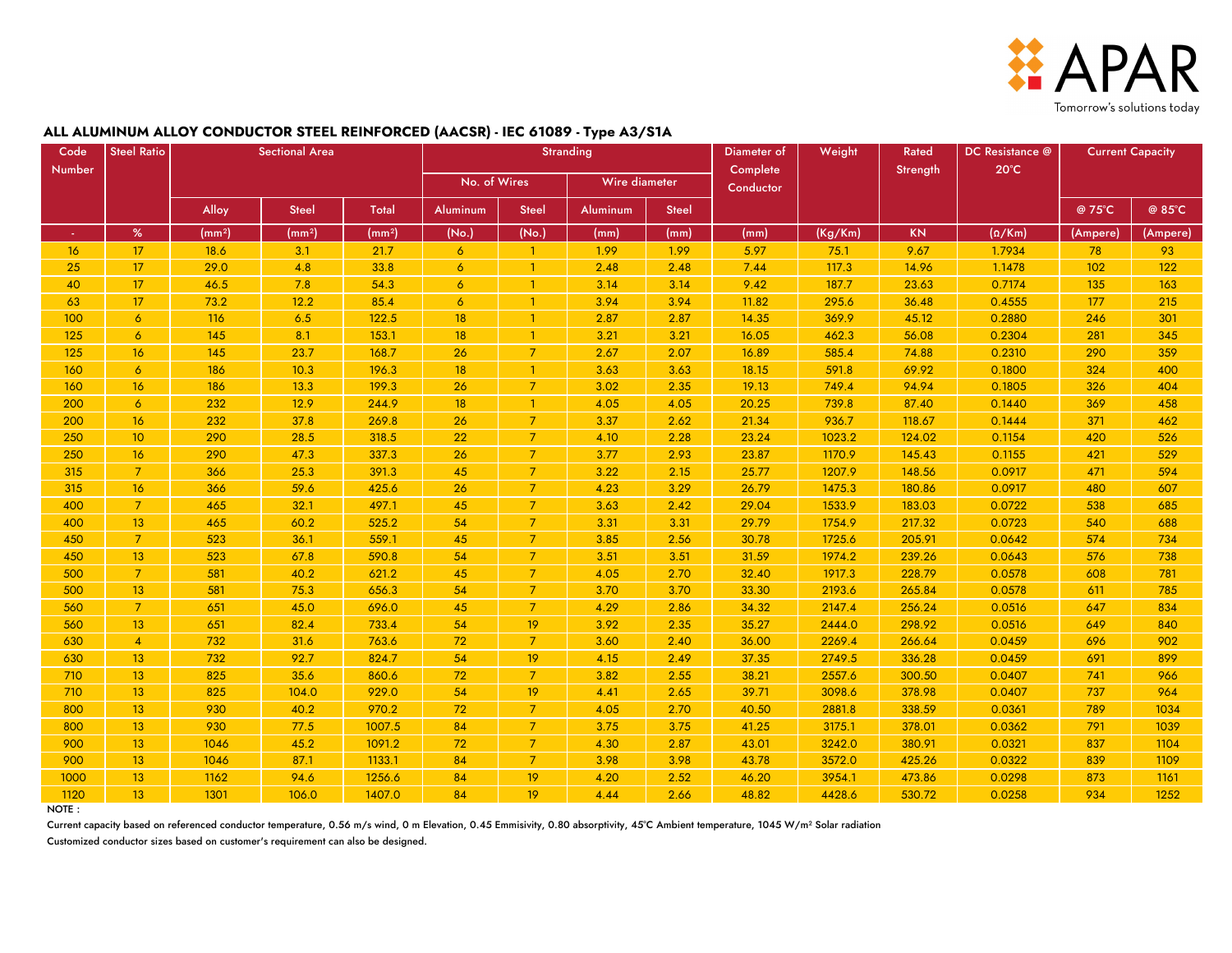

#### **ALL ALUMINUM ALLOY CONDUCTOR STEEL REINFORCED (AACSR) - IEC 61089 - Type A3/S1B**

| Code            | <b>Steel Ratio</b> |                    | <b>Sectional Area</b> |                    | <b>Stranding</b> |                 |               |              | Diameter of           | Weight  | Rated     | DC Resistance @ | <b>Current Capacity</b> |          |
|-----------------|--------------------|--------------------|-----------------------|--------------------|------------------|-----------------|---------------|--------------|-----------------------|---------|-----------|-----------------|-------------------------|----------|
| Number          |                    |                    |                       |                    | No. of Wires     |                 | Wire diameter |              | Complete<br>Conductor |         | Strength  | $20^{\circ}$ C  |                         |          |
|                 |                    | Alloy              | <b>Steel</b>          | <b>Total</b>       | Aluminum         | <b>Steel</b>    | Aluminum      | <b>Steel</b> |                       |         |           |                 | @ 75°C                  | @ 85°C   |
|                 | $\%$               | (mm <sup>2</sup> ) | (mm <sup>2</sup> )    | (mm <sup>2</sup> ) | (No.)            | (No.)           | (mm)          | (mm)         | (mm)                  | (Kg/Km) | <b>KN</b> | $(\Omega/Km)$   | (Ampere)                | (Ampere) |
| 16 <sub>1</sub> | 17                 | 18.6               | 3.1                   | 21.7               | $\overline{6}$   |                 | 1.99          | 1.99         | 5.97                  | 75.1    | 9.45      | 1.7934          | 78                      | 93       |
| 25              | 17 <sup>2</sup>    | 29.0               | 4.8                   | 33.8               | $\overline{6}$   | $\overline{1}$  | 2.48          | 2.48         | 7.44                  | 117.3   | 14.62     | 1.1478          | 102                     | 122      |
| 40              | 17                 | 46.5               | 7.8                   | 54.3               | $\overline{6}$   | $\mathbf{1}$    | 3.14          | 3.14         | 9.42                  | 187.7   | 22.85     | 0.7174          | 135                     | 163      |
| 63              | 17                 | 73.2               | 12.2                  | 85.4               | 6                | -1              | 3.94          | 3.94         | 11.82                 | 295.6   | 35.26     | 0.4555          | 177                     | 215      |
| 100             | $\overline{6}$     | 116                | 6.5                   | 122.5              | 18               |                 | 2.87          | 2.87         | 14.35                 | 369.9   | 44.67     | 0.2880          | 246                     | 301      |
| 125             | $\overline{6}$     | 145                | 8.1                   | 153.1              | 18               | $\mathbf{1}$    | 3.21          | 3.21         | 16.05                 | 462.3   | 55.27     | 0.2304          | 281                     | 345      |
| 125             | 16                 | 145                | 23.7                  | 168.7              | 26               | 7               | 2.67          | 2.07         | 16.89                 | 585.4   | 73.22     | 0.2310          | 290                     | 359      |
| 160             | $\overline{6}$     | 186                | 10.3                  | 196.3              | 18               | -1              | 3.63          | 3.63         | 18.15                 | 591.8   | 68.89     | 0.1800          | 324                     | 400      |
| 160             | 16                 | 186                | 13.3                  | 199.3              | 26               | $\overline{7}$  | 3.02          | 2.35         | 19.13                 | 749.4   | 92.82     | 0.1805          | 326                     | 404      |
| 200             | $\overline{6}$     | 232                | 12.9                  | 244.9              | 18               | $\overline{1}$  | 4.05          | 4.05         | 20.25                 | 739.8   | 86.11     | 0.1440          | 369                     | 458      |
| 200             | 16                 | 232                | 37.8                  | 269.8              | 26               | $\overline{7}$  | 3.37          | 2.62         | 21.34                 | 936.7   | 116.02    | 0.1444          | 371                     | 462      |
| 250             | 10 <sup>°</sup>    | 290                | 28.5                  | 318.5              | 22               | 7               | 4.10          | 2.28         | 23.24                 | 1023.2  | 122.02    | 0.1154          | 420                     | 526      |
| 250             | 16                 | 290                | 47.3                  | 337.3              | 26               | $\overline{7}$  | 3.77          | 2.93         | 23.87                 | 1170.9  | 142.12    | 0.1155          | 421                     | 529      |
| 315             | <sup>7</sup>       | 366                | 25.3                  | 391.3              | 45               | $\overline{7}$  | 3.22          | 2.15         | 25.77                 | 1207.9  | 146.78    | 0.0917          | 471                     | 594      |
| 315             | 16                 | 366                | 59.6                  | 425.6              | 26               | $\overline{7}$  | 4.23          | 3.29         | 26.79                 | 1475.3  | 174.90    | 0.0917          | 480                     | 607      |
| 400             | $\overline{7}$     | 465                | 32.1                  | 497.1              | 45               | $\overline{7}$  | 3.63          | 2.42         | 29.04                 | 1533.9  | 180.78    | 0.0722          | 538                     | 685      |
| 400             | 13                 | 465                | 60.2                  | 525.2              | 54               | $\overline{7}$  | 3.31          | 3.31         | 29.79                 | 1754.9  | 211.29    | 0.0723          | 540                     | 688      |
| 450             | $\overline{7}$     | 523                | 36.1                  | 559.1              | 45               | $\overline{7}$  | 3.85          | 2.56         | 30.78                 | 1725.6  | 203.38    | 0.0642          | 574                     | 734      |
| 450             | 13                 | 523                | 67.8                  | 590.8              | 54               | $\overline{7}$  | 3.51          | 3.51         | 31.59                 | 1974.2  | 232.48    | 0.0643          | 576                     | 738      |
| 500             | $\overline{7}$     | 581                | 40.2                  | 621.2              | 45               | 7               | 4.05          | 2.70         | 32.40                 | 1917.3  | 225.96    | 0.0578          | 608                     | 781      |
| 500             | 13 <sup>°</sup>    | 581                | 75.3                  | 656.3              | 54               | $\overline{7}$  | 3.70          | 3.70         | 33.30                 | 2193.6  | 258.31    | 0.0578          | 611                     | 785      |
| 560             | $\overline{7}$     | 651                | 45.0                  | 696.0              | 45               | $\overline{7}$  | 4.29          | 2.86         | 34.32                 | 2147.4  | 253.09    | 0.0516          | 647                     | 834      |
| 560             | 13                 | 651                | 82.4                  | 733.4              | 54               | 19              | 3.92          | 2.35         | 35.27                 | 2444.0  | 293.15    | 0.0516          | 649                     | 840      |
| 630             | $\overline{4}$     | 732                | 31.6                  | 763.6              | 72               | 7               | 3.60          | 2.40         | 36.00                 | 2269.4  | 264.42    | 0.0459          | 696                     | 902      |
| 630             | 13 <sup>°</sup>    | 732                | 92.7                  | 824.7              | 54               | 19              | 4.15          | 2.49         | 37.35                 | 2749.5  | 329.79    | 0.0459          | 691                     | 899      |
| 710             | 13 <sup>°</sup>    | 825                | 35.6                  | 860.6              | 72               | 7               | 3.82          | 2.55         | 38.21                 | 2557.6  | 298.00    | 0.0407          | 741                     | 966      |
| 710             | 13                 | 825                | 104.0                 | 929.0              | 54               | 19              | 4.41          | 2.65         | 39.71                 | 3098.6  | 371.67    | 0.0407          | 737                     | 964      |
| 800             | 13                 | 930                | 40.2                  | 970.2              | 72               |                 | 4.05          | 2.70         | 40.50                 | 2881.8  | 335.78    | 0.0361          | 789                     | 1034     |
| 800             | 13 <sup>°</sup>    | 930                | 77.5                  | 1007.5             | 84               | $\overline{7}$  | 3.75          | 3.75         | 41.25                 | 3175.1  | 370.26    | 0.0362          | 791                     | 1039     |
| 900             | 13 <sub>1</sub>    | 1046               | 45.2                  | 1091.2             | 72               | 7               | 4.30          | 2.87         | 43.01                 | 3242.0  | 377.75    | 0.0321          | 837                     | 1104     |
| 900             | 13 <sub>2</sub>    | 1046               | 87.1                  | 1133.1             | 84               | $\overline{7}$  | 3.98          | 3.98         | 43.78                 | 3572.0  | 416.54    | 0.0322          | 839                     | 1109     |
| 1000            | 13 <sub>2</sub>    | 1162               | 94.6                  | 1256.6             | 84               | 19              | 4.20          | 2.52         | 46.20                 | 3954.1  | 467.24    | 0.0298          | 873                     | 1161     |
| 1120            | 13 <sup>°</sup>    | 1301               | 106.0                 | 1407.0             | 84               | 19 <sup>°</sup> | 4.44          | 2.66         | 48.82                 | 4428.6  | 523.30    | 0.0258          | 934                     | 1252     |

NOTE :

Current capacity based on referenced conductor temperature, 0.56 m/s wind, 0 m Elevation, 0.45 Emmisivity, 0.80 absorptivity, 45°C Ambient temperature, 1045 W/m<sup>2</sup> Solar radiation